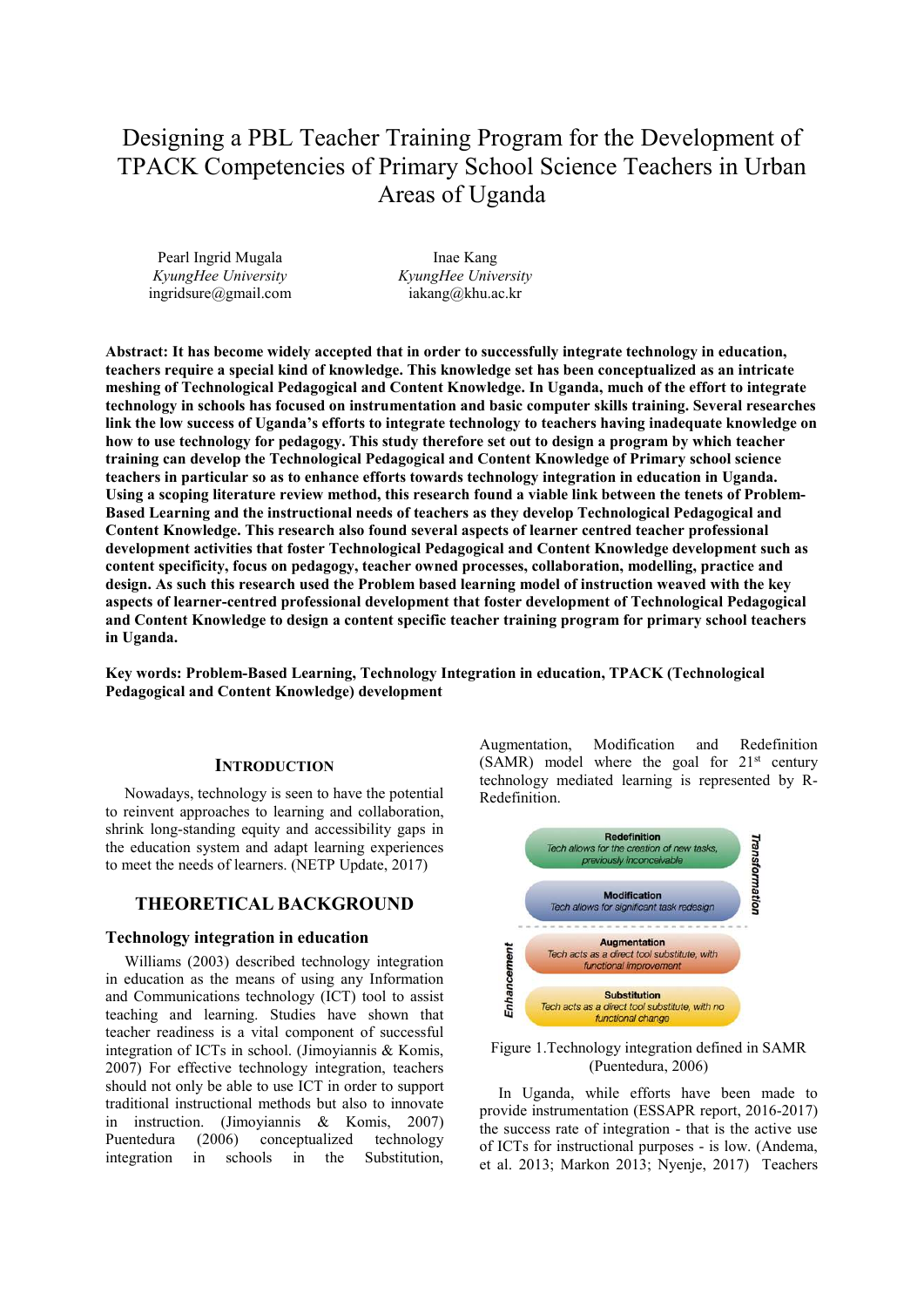were found to have little confidence in the use of ICTs for pedagogical purposes or to think that the content in teacher training programs was not pertinent to the curriculum they teach (Andema, et al., 2013; Markon, 2013)

#### **TPACK**

Mishra & Koehler (2006) argue that TPACK is the basis of effective teaching with technology. A teacher with Technological pedagogical and Content knowledge understands the representation of concepts with technology; understands the pedagogical techniques that use constructive ways to teach his/her particular subject matter; understands how technology can ease the challenges students face in learning certain subject content; understands how students learn and can use technologies to develop new ways of learning or strengthen old methods. (Koehler & Mishra 2009) In other words, TPACK is not about possessing computer skills per se but about the possession of a high awareness of the affordances that emerging technology tools have to offer in transforming instruction and learning. (Tarling & Ng'ambi, 2016) Kihoza et al. (2016) elaborated on how TPACK might enhance the integration of ICTS based on the SAMR model and found that TPACK promoted Redefinition integration efforts while TPK, TCK and PCK supported Modification in integration.



Figure 2.TPACK knowledge domains (Mishra & Koehler, 2006)

## **PBL**

Problem-based learning is a student-centred, inquiry-based instructional model in which learners engage with authentic, ill-structured problem that requires further research (Jonassen & Hung, 2008). The fundamental characteristics of PBL have been defined as follows: first, learning occurs in small groups where students are presented with an openended, ill-structured scenario/ problem; secondly, the instructor's role transforms from that of imparting knowledge to that of facilitating learning; third, PBL places emphasis is on self-directed learning; and lastly students are engaged in a problem-solving process (Hmelo-Silver, 2004; Schmidt, Rotgans, & Yew, 2011).

 PBL instructional design method in Hong (2009) as seen below in Figure 3 was used in the design of the PBL program in this research paper.



Figure 3.PBL instructional design (Hong, 2009)

#### **PBL and TPACK**

Through a literature review, this research found that many of the strategies that had been found effective in the development of teachers' TPACK in other researches are also made provision for in the tenets of Problem based learning. (See Table 1)

## Table 1.Strategies for developing TPACK and what PBL offers

#### **Figures and tables**

Figure captions and table titles should be the 10 point size and centered ("caption" in the Styles menu of this document). In the figure captions and table titles, the first letter of the first word should be capitalized. Figures and tables must be numbered separately.

The captions of figures are placed below the figures; however, the table titles are to appear above the tables. The body text of table is "table text" in the Styles menu of this document). Table heads (and subheads if needed) are in boldface and left-justified.

Table 1. Table type styles.

| <b>TPACK</b> developing<br>strategies                                                                                           | <b>What PBL offers</b>                                                                                  |
|---------------------------------------------------------------------------------------------------------------------------------|---------------------------------------------------------------------------------------------------------|
| Activity based learning<br>in the TPACK<br>development program<br>Blocher, et al., 2011)                                        | Learning by doing<br>students actively engage<br>in the learning process<br>(Kang, 2007; Hong,<br>2009) |
| <b>Teachers TPACK</b><br>develops when TPACK<br>development activities<br>include collaboration<br>(Papanikolau et al.,<br>2014 | Collaboration in groups<br>to solve problems<br>(Hmelo-Silver, 2004)                                    |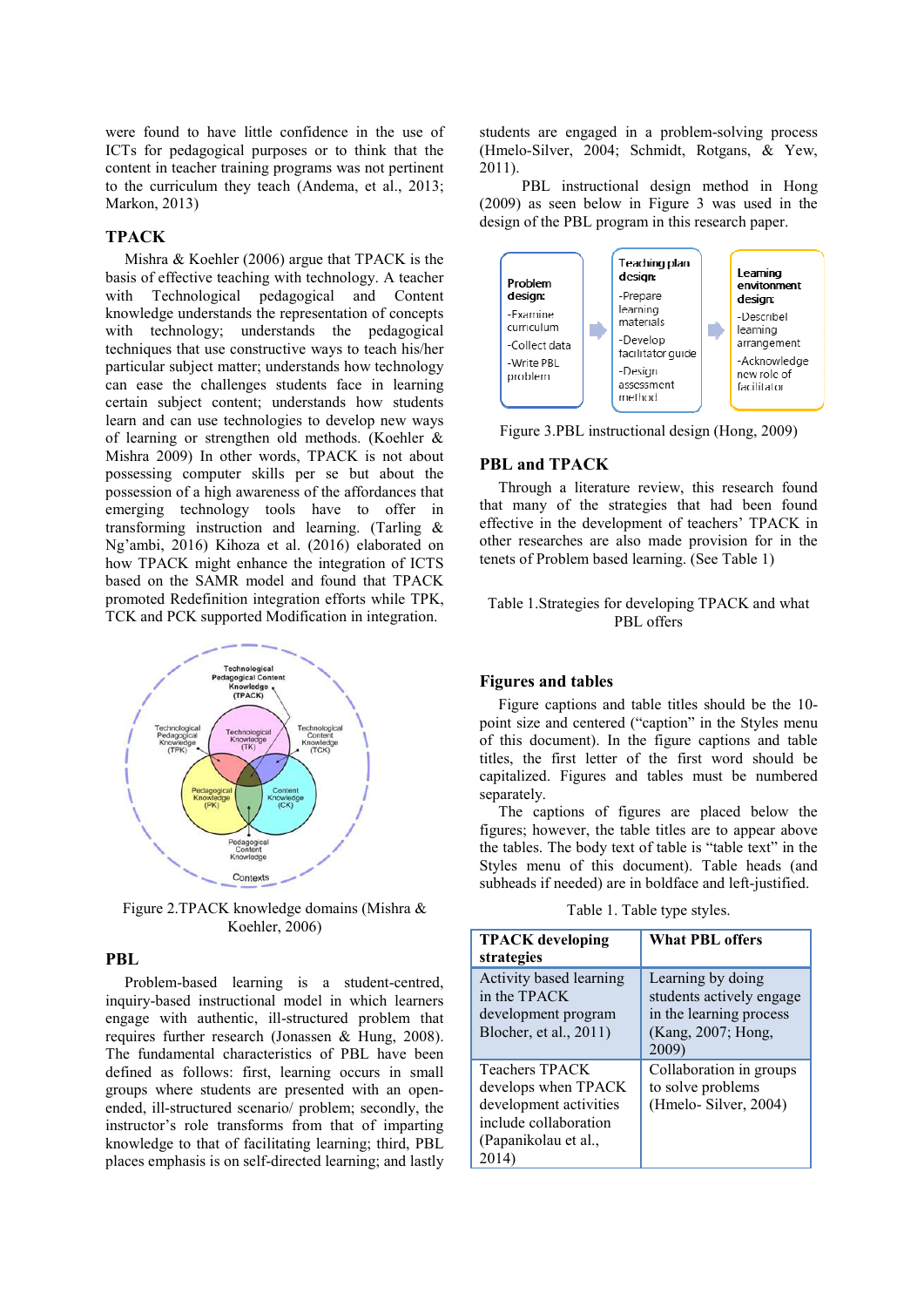| TPACK develops when<br>teachers are allowed to<br>critically reflect and<br>question their practices<br>in integrating<br>technology (Angeli &<br>Valanides, 2009) | Reflection is a critical<br>component of Problem<br>based learning. (Hmel-<br>Silver, 2004)                                                                     |
|--------------------------------------------------------------------------------------------------------------------------------------------------------------------|-----------------------------------------------------------------------------------------------------------------------------------------------------------------|
| Involvement in<br>authentic teaching and<br>learning tasks involving<br>technology (Tondeur et<br>al., 2016; Wetzel et al.,<br>2014)                               | PBL majors greatly on<br>situating learning in<br>authentic tasks (Harris,<br>2016; Hong, 2009;<br>Kang, 2007)                                                  |
| Sufficient scaffolding<br>during teacher training<br>on integrating<br>technology(Chai &<br>Koh, 2017; Goktas et<br>al., 2009)                                     | Instructors in PBL are<br>scaffolding agents,<br>acting as guides and<br>gradually fading out as<br>the learner gains<br>confidence (Hong,<br>2009)             |
| Learner-centred<br>Professional<br>development activities<br>(Koh, et al., 2014)                                                                                   | PBL is a learner-centred<br>instructional model.<br>(Hmelo- Silver, 2004;<br>Kang, 2007)                                                                        |
| Learner centred<br>assessment consisting of<br>peer assessment<br>(Dawson, 2007), Self-<br>assessment and Expert<br>assessment (Angeli &<br>Valanides, 2009)       | In PBL assessment<br>occurs in as a threefold<br>process: Facilitator<br>assessment, Peer<br>assessment and Self-<br>assessment (Elizondo-<br>Montemayor, 2004) |

This research therefore concluded that PBL has the potential to provide an effective model for teacher training programs intending to develop teachers' TPACK.

 Another aspect found to be vital for the development of TPACK was content specificity in the training process, to enhance teacher understandings of content representation possible with various technologies. (Angeli & Valanides, 2009)

# **RESEARCH METHODS**

This research employed two methods. The first was a scoping review for exploratory purposes to identify the principles that could inform the process of design for a learner-centred TPACK development program. This review set out to determine vital aspects of PBL and Learner-centred teacher training programs that make them effective in developing participating teachers' TPACK as per the literature. Then, expert consultations and formative evaluation processes were also used during the instructional design process.

# **RESEARCH RESULT**

By incorporating the findings of the literature review, that is the aspects of effective learner-centred teacher training programs that successfully enhance TPACK development, this research paper designed a content specific teacher training program based on PBL to develop the TPACK competencies of Primary School teachers of Uganda.

|  |  | Table 2. Outline of Teacher training program |
|--|--|----------------------------------------------|
|  |  |                                              |
|  |  |                                              |

| <b>Title of</b><br>Problem       | Making a broth for Akoth and<br>Obbo                                                                                                                                                                                                                                                                              |                                                                                                                                                                                                                            |  |
|----------------------------------|-------------------------------------------------------------------------------------------------------------------------------------------------------------------------------------------------------------------------------------------------------------------------------------------------------------------|----------------------------------------------------------------------------------------------------------------------------------------------------------------------------------------------------------------------------|--|
| Target                           | Primary school science teachers in<br>Urban Uganda                                                                                                                                                                                                                                                                |                                                                                                                                                                                                                            |  |
| Duration of<br>program           | 15 contract hours 3 weeks                                                                                                                                                                                                                                                                                         |                                                                                                                                                                                                                            |  |
| Program<br>description           | The problem is designed around the<br>life of Akoth a seven year old girl<br>suffering from some side effects of<br>malnutrition. The task is to identify<br>the factors that lead to her condition<br>and design a balanced diet brochure<br>to help Akoth's guardian better attend<br>to Akoth's dietary needs. |                                                                                                                                                                                                                            |  |
|                                  | Pre-program TPACK level<br>determination                                                                                                                                                                                                                                                                          |                                                                                                                                                                                                                            |  |
| Learning<br>cycles of<br>program | PBL learning<br>process                                                                                                                                                                                                                                                                                           | -Activate prior<br>knowledge<br>-Determine<br>learning<br>objectives<br>-Engage in self-<br>directed learning<br>and collaborate<br>on a brochure<br>-Present result<br>and evaluate<br>Reflection<br>journals             |  |
|                                  | PBL design<br>process                                                                                                                                                                                                                                                                                             | -Choose a topic<br>-Determine<br>learning goals<br>-Determine<br>technology to<br>use<br>-Design a<br>technology<br>enhanced PBL<br>classroom<br>experience<br>-Present program<br>-Assessment<br>- Reflection<br>journals |  |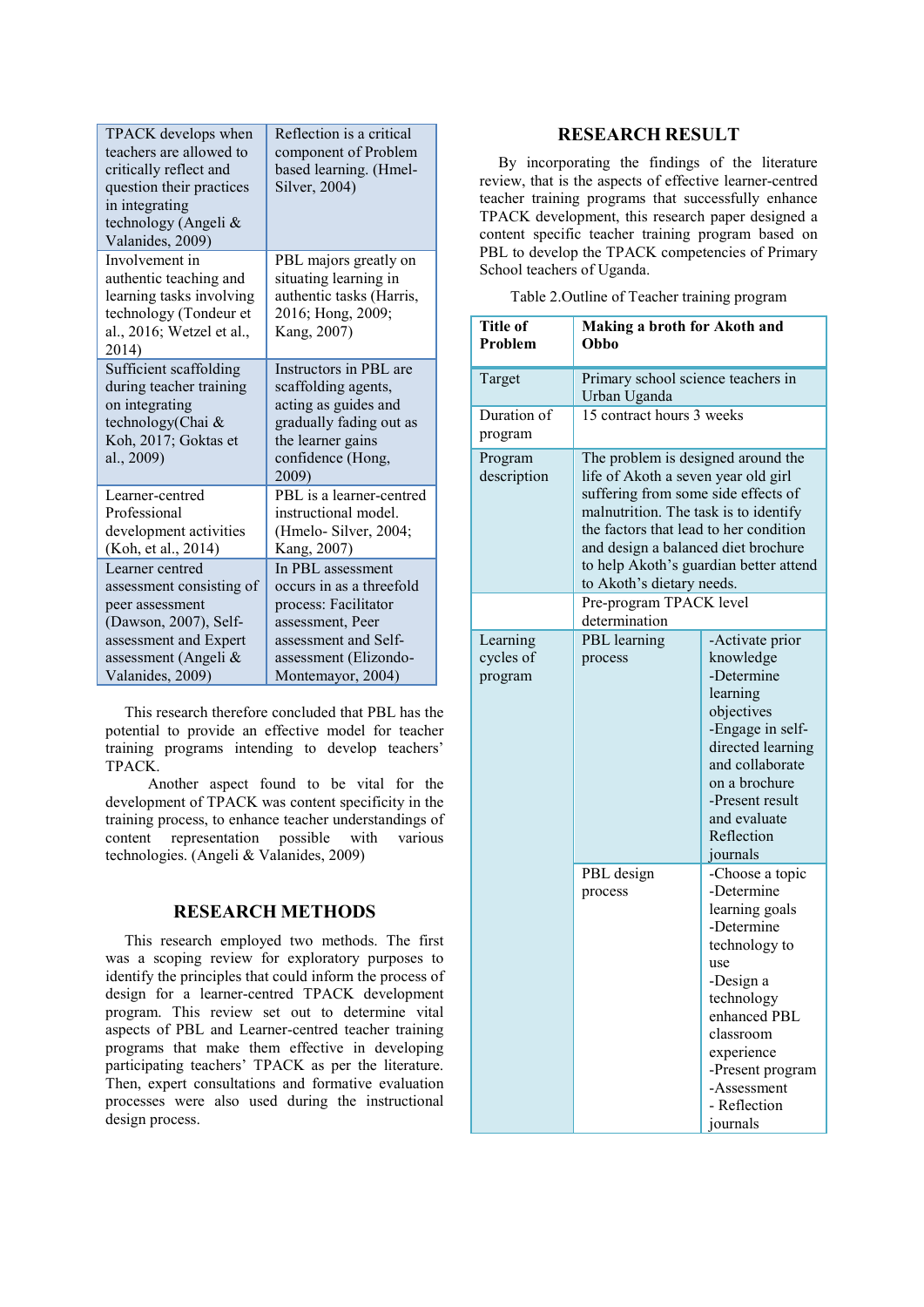| Evaluation | Overall       |
|------------|---------------|
|            | assessment    |
|            | Post program: |
|            | <b>TPACK</b>  |
|            | evaluation    |

# **CONCLUSION**

In conclusion, this paper acknowledges that there are other factors that contribute to the successful integration of technologies in education other that the TPACK competencies of teachers.

 One limitation of this study is that the program was not implemented. Hopefully this research paper will spur Ugandan Scholars to seek out more pragmatic and learner centred strategies to enhance teacher capacities in teaching with technologies.

## **REFERENCES**

- Andema, S., Kendrick, M. & Norton, B., (2013). Digital literacy in Ugandan teacher education: Insights from a case study. *Reading & Writing 4(1)*, 27-28
- Angeli, C., & Valanides, N. (2009). Epistemological and methodological issues for the conceptualization, development, and assessment of ICT-TPCK: Advances in technological pedagogical content knowledge (TPCK*). Computers & Education 52*(1) 154–168
- Blocher, J. M., Armfield, S. W., Sujo–Montes, L., Tucker, G., & Willis, E. (2011). Contextually based professional development. *Computers in the Schools, 28*(2), 158-169
- Chai, C. S. & Koh, J. H. L. (2017) Changing teachers' TPACK and design beliefs through the Scaffolded TPACK Lesson Design Model (STLDM), Learning: *Research and Practice, 3(2),* 114-129
- Dawson, K (2007). The role of teacher inquiry in helping prospective teachers untangle the complexities of technology use in classrooms. *Journal of Computing in Teacher Education, 24(1)*, 5-14.
- Elizondo-Montemayor, L. L. (2004) *Formative and Summative Assessment of the Problem-Based Learning Tutorial Session Using a Criterion Referenced System.* Retrieved on May, 17 2018 from http://citeseerx.ist.psu.edu/viewdoc/download?doi=10 .1.1.557.1290&rep=rep1&type=pdf
- Goktas, Y., Yildirim, S. &Yildirim, Z. (2009).Main barriers and possible enablers of ICT integration into preservice teacher education programs. *Educational Technology & Society, 12(1),* 193-204.
- Harris, J. (2016). In-service teachers' TPACK development: Trends, models, and trajectories. In M. Herring, M. Koehler, & P. Mishra (Eds.), *Handbook of technological pedagogical content knowledge for educators (2nd ed.)* (pp. 191-205). New York, NY: Routledge.
- Hmelo-Silver, C. E. (2004). Problem-based learning: What and how do students learn? *Educational Psychology Review, 16*(3), 235-266*.*
- Hong, H. (2009). Design and implementation of a PBLbased Museum education program- The case study of

Kyung Hee University National History Museum. *Art education review, 34,* 1-38.

- Jimoyiannis, A., & Komis, V. (2007). Examining teachers' beliefs about ICT in education: implications of a teacher preparation programme. *Teacher Development, 11*(2), 149-173
- Jonassen, D. H., & Hung, W. (2008). All Problems are Not Equal: Implications for Problem-Based Learning.Interdisciplinary. *Journal of Problem-Based Learning, 2(2*).
- Kihoza, P., Zlotnikova, I., Bada. J. & Kalegele. K. (2016). Classroom ICT integration in Tanzania: Opportunities and challenges from the perspectives of TPACK and SAMR models. *International Journal of Education and Development using Information and Communication Technology (IJEDICT*), 12, (1), 107- 128
- Koehler, M. J., & Mishra, P. (2009). What is technological pedagogical content knowledge? *Contemporary Issues in Technology and Teacher Education, 9*(1), 60-70
- Koh, J. H. L., Chai, C. S., Tay, L. Y. (2014) TPACK-inaction: Unpacking the contextual influences of teachers' construction of Technological Pedagogical Content Knowledge (TPACK). *Computers & Education, 78*, 1–10.
- Markon, A. G. (2013). *Perspectives on ICT adoption in Ugandan school*. Retrieved on April, 4, 2018 from http://www.mtu.edu/peacecorps/programs/scienceeducation/pdfs/tony-markon-thesis-final.pdf
- Mishra, P., & Koehler, M. J. (2006). Technological pedagogical content knowledge: A framework for integrating technology in teacher knowledge. *Teachers College Record, 108* (6), 1017-1054.
- National Education Technology Plan (NETP) Update (2017). Reimagining the role of technology in Education. Retrieved on February, 15, 2018 from https://tech.ed.gov/files/2017/01/NETP17.pdf
- Nyenje, A., (2017). *Education reform dynamics and quality of primary education in selected areas of Uganda*. Retrieved on April 19, 2018 from http://hdl.handle.net/10570/5897
- Papanikolaou, K., Gouli, E., Makri, K., (2014). Designing Pre-service Teacher Training based on a Combination of TPACK and Communities of Inquiry*. Procedia - Social and Behavioral Sciences, 116*, 3437-3442
- Puentedura, R. (2006). *Transformation, technology, and education. Strengthening Your District through Technology workshops, Maine, US*. Retrieved on April, 20, 2018 from http://hippasus.com/resources/tte/part1.html
- Schmidt, H. G., Rotgans, J. I., & Yew, E. H. J. (2011). The process of problem-based learning: What works and why. *Medical Education, 45*(8), 792–806
- Tarling, I. & Ng'ambi, D. (2016), Teachers pedagogical change framework: a diagnostic tool for changing teachers' uses of emerging technologies. *British Journal of Education Technology, 47*(3) 554-572
- Tondeur, J., Roblin, N. P., Van Braak, J., Voogt, J. & Prestridge S. (2016) Preparing beginning teachers for technology integration in education: ready for takeoff? *Technology, Pedagogy and Education, 26*(2), 157-177
- Uganda Ministry of Education and Sports (2017). *Education and Sports sector Performance Report (ESSAPR)*